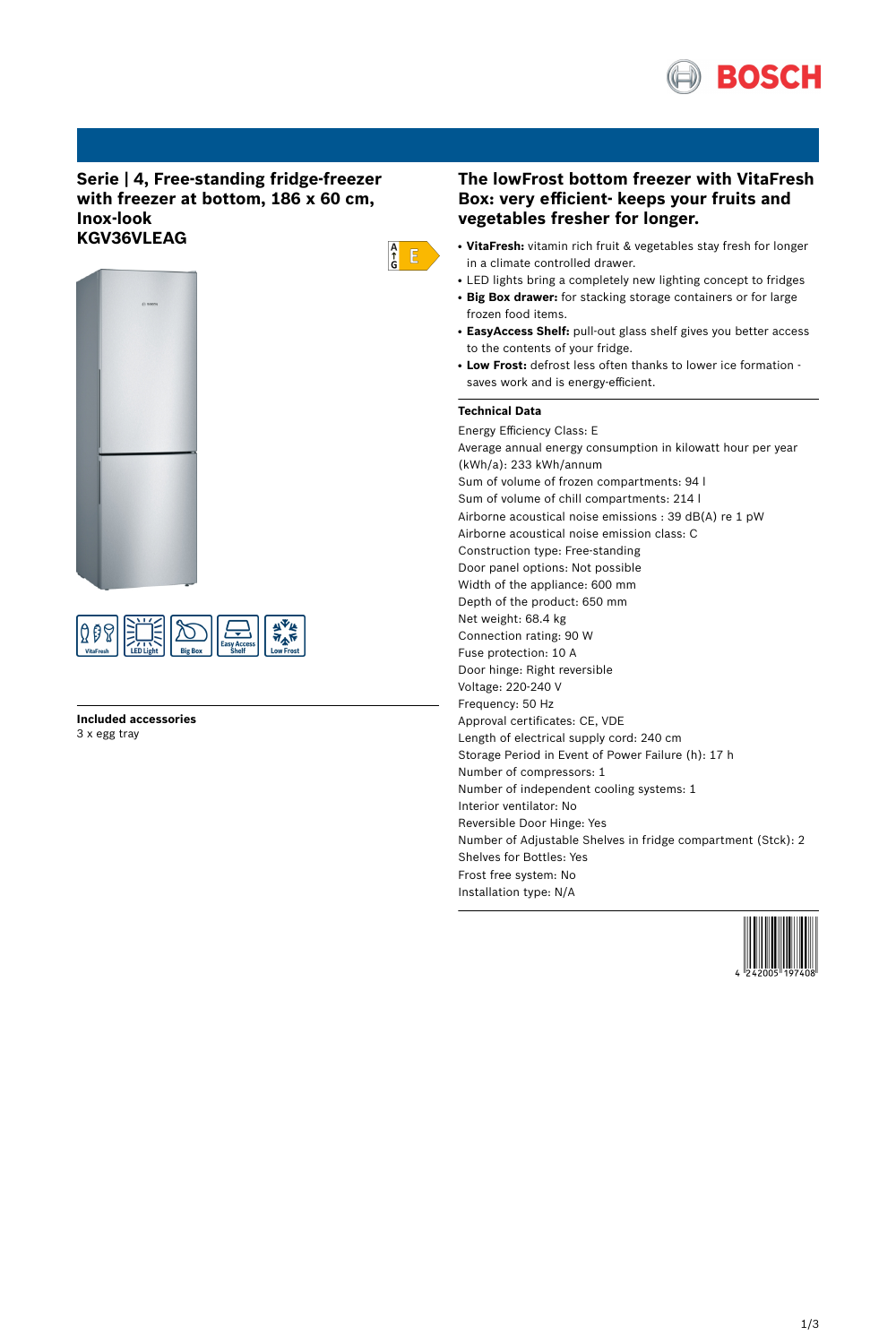

# **Serie | 4, Free-standing fridge-freezer with freezer at bottom, 186 x 60 cm, Inox-look KGV36VLEAG**

# **The lowFrost bottom freezer with VitaFresh Box: very efficient- keeps your fruits and vegetables fresher for longer.**

## **Functions**

- Stainless steel look doors and Pearl grey (VZF 07127) side panels
- Integrated vertical handle
- Bright interior LED fridge light

## **Design features**

- LED electronic control
- SuperFreezing function with automatic deactivation
- Automatic defrost fridge

### **Design features**

- <sup>4</sup> removable safety glass shelves of which <sup>2</sup> are easy pull out
- Metal bottle rack
- Door shelves in fridge door: <sup>1</sup> large and <sup>2</sup> small.

#### **Freshness System**

- <sup>1</sup> VitaFresh drawer with humidity control - Fruits and vegetables retain vitamins and stay fresh for longer

#### **Food freshness system**

- LowFrost less ice creation and therefore quicker defrosting
- VarioZone adaptable storage for more flexibility
- <sup>3</sup> transparent freezer drawers, including <sup>1</sup> BigBox

#### **Dimension and installation**

- Dimensions: 186 cm H x 60 cm W x 65 cm D

#### **Key features - Fridge section**

- Right hinged door, door reversible
- Height adjustable front feet
- Defrost water outlet for easy and convenient defrosting
- Connection value <sup>90</sup> <sup>W</sup>
- 220 240 V

### **Key features - Freezer section**

- <sup>3</sup> <sup>x</sup> egg tray

#### **Country Specific Options**

- Based on the results of the standard 24-hour test. Actual consumption depends on usage/position of the appliance.
- To achieve the declared energy consumption, the distanceholders have to be used. As a result, the appliance depth increases by about 3.5 cm. The appliance used without

the distance holder is fully functional, but has a slightly higher energy consumption.

### **Additional features**

# **Design features**

# **Dimension and installation**

## **Performance and Consumption**

- EU19\_EEK\_D: E
- Total Volume : <sup>308</sup> <sup>l</sup>
- Net Fridge Volume : <sup>214</sup> <sup>l</sup>
- Net Freezer Volume : <sup>94</sup> <sup>l</sup>
- Freezing capacity 24h : 4.5 kg
- Annual Energy Consumption: <sup>233</sup> kWh/a
- Climate Class: SN-T
- EU19 Fast freezer facility D
- Noise Level : <sup>39</sup> dB , EU19\_Noise emission class\_D: <sup>C</sup>
- Temperature rise time : EU19\_Temperature rise time\_D: <sup>17</sup> <sup>H</sup>